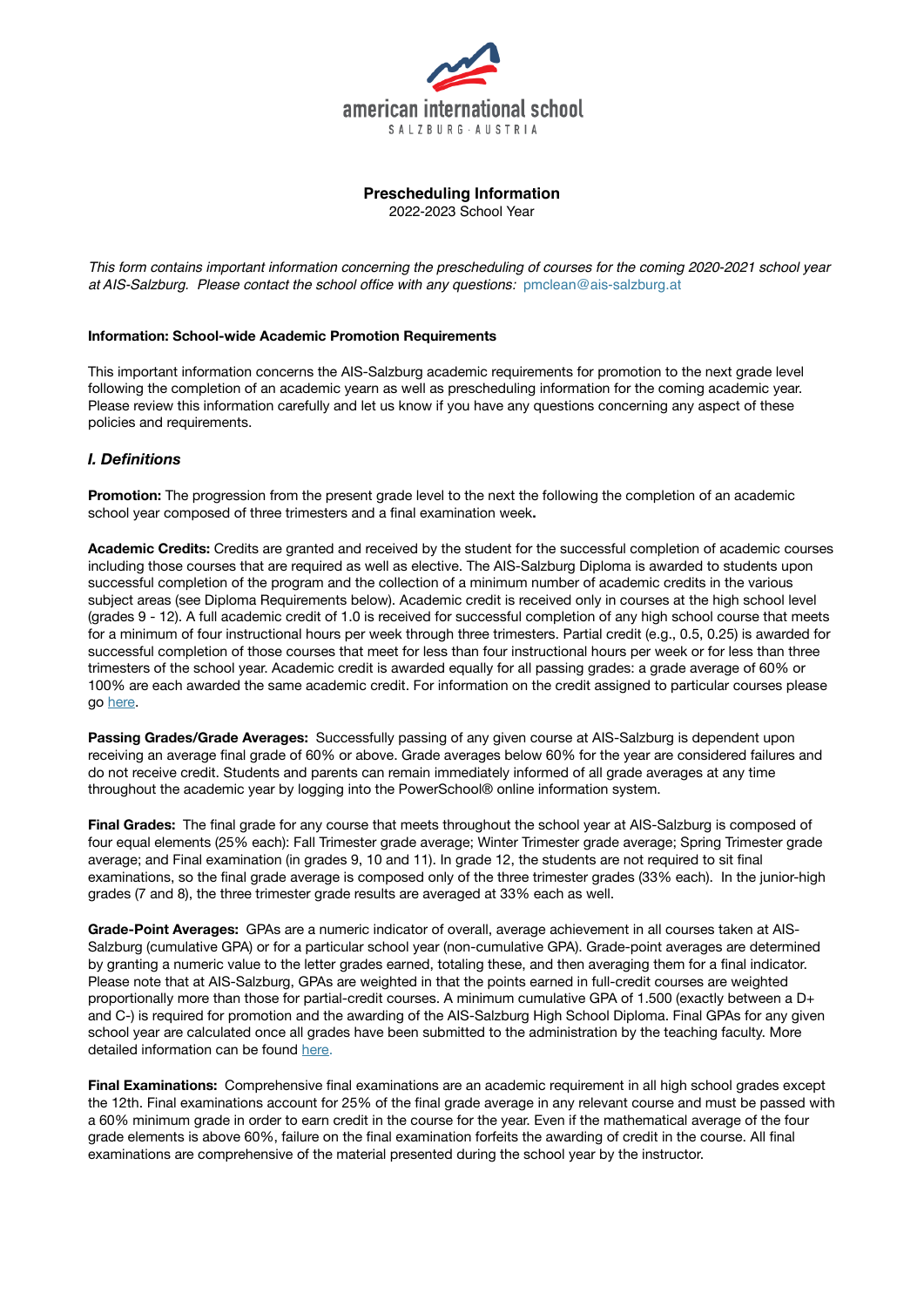**Required Courses:** Most of the academic courses at the school are required courses in which all students must be enrolled in at the grade level. These include: 2 English courses, 1 course in mathematics, 1 in science, 1 in social studies, and 1 in German language as well as physical education, ethics seminar, and an elective course.

**Elective Courses:** Elective courses are those which a student can freely choose to include in their schedule. All students are required to take at least one elective course each year except for seniors whereby the Senior Project requirements replaces the elective course requirement in grade 12 during the Fall and Winter Trimesters.

**Transcripts:** Transcripts are official records of a student's academic progress during any period of enrollment at the school. Transcripts officially confirm: (a) courses in which the student has been enrolled; (b) grades earned during each of the three trimesters and on a final examination if applicable; (c) the final, year-end grade average; and the amount of credit granted the student.

**Diploma Requirements:** Following four years of high school, a student is awarded the AIS-Salzburg Diploma based upon the total number of academic credits received. On average, a high school student will earn between 6.5 and 7.5 academic credits annually. For the school's diploma, a student must earn a minimum of 26 academic credits distributed as follows:

**English I:** 4 credits (three for incoming sophomores; two for incoming juniors; 1 for incoming seniors)

**English II:** 4 credits (three for incoming sophomores; two for incoming juniors; 1 for incoming seniors)

**German Language:** 4 credits (three for incoming sophomores; two for incoming juniors; 1 for incoming seniors)

**Mathematics:** 3 credits including Mathematics 9 & 10 and either Precalculus or Advanced Mathematics

**Science:** 3 credits including Biology, Chemistry and Physics or AP Environmental Science

**Social Studies:** 3 credits including World Cultures and U.S. History

**Math/Science:** 1 credit in a mathematics or science course at least one level higher than the minimum requirements

**Healthy Lifestyle Requirement (PE):** 2 credits (0.5 credits per year, each year)

**Electives:** 2 credits (0.5 credits per year, each year)

**Transferred Credits:** Students who were not enrolled at AIS-Salzburg during any of the four years of high school (grades 9, 10, and 11) have credits transferred to AIS-Salzburg through an evaluation process (Credit Transfer Analysis) which generally takes place at the time of application and the results remain in the official student file. If a student, for example, enrolls in grade 11 at AIS-Salzburg officially, a credit transfer has taken place whereby the academic work done at the previous school are recognized by the AIS-Salzburg administration and are added to the total to meet our diploma requirements. These transferred credits, however, do not appear on our official school transcripts which list coursework done and results achieved at AIS-Salzburg exclusively. All students must present official transcripts for any previous high school academic year before the start of the school year in September.

# *II. Schedule Offerings, 2022-2023 School Year*

The following courses will be offered at AIS-Salzburg for the 2022-2023 school year:

# **Grade 7**

Junior High English Literature & Composition Junior High English Nonfiction & Communication Junior High Mathematics I Junior High Science World History German Language (at any appropriate level) Elective Junior High Ethics Seminar Healthy Lifestyle Requirement

# **Grade 8**

Junior High English Literature & Composition Junior High English Nonfiction & Communication Junior High Mathematics II Junior High Science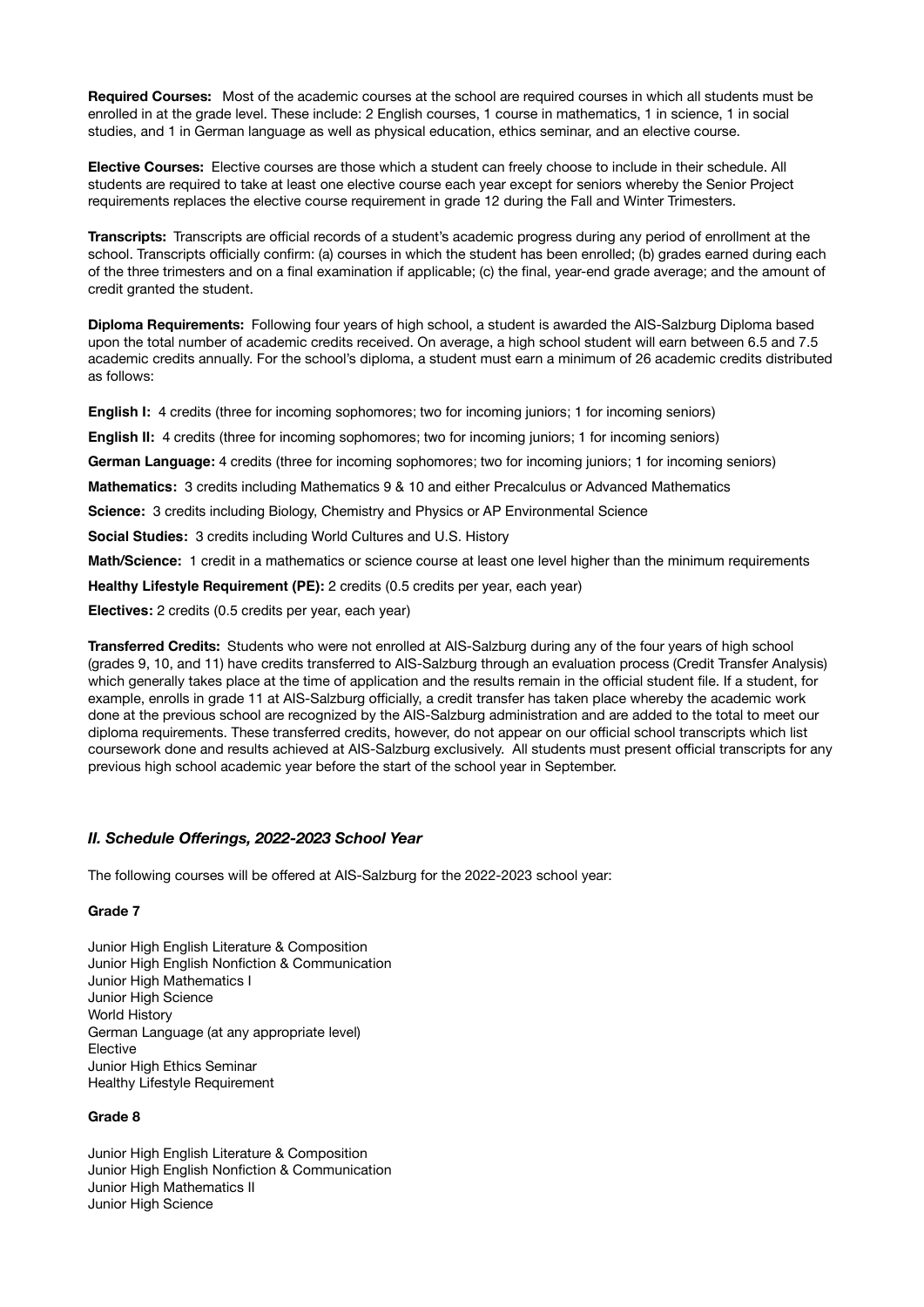World Geography German Language (at any appropriate level) Elective Junior High Ethics Seminar Healthy Lifestyle Requirement

# **Grade 9**

English 9 Literature & Composition English 9 Nonfiction & Communication Mathematics 9 Biology World Cultures German Language or Literature (at any appropriate level) Elective Ethics Seminar II Healthy Lifestyle Requirement

#### **Grade 10**

English 10 Literature & Composition English 10 Nonfiction & Communication Mathematics 10 **Chemistry** United States History German Language or Literature (at any appropriate level) Elective Ethics Seminar III Healthy Lifestyle Requirement

#### **Grade 11**

English 11 Literature & Composition English 11 Nonfiction & Communication **Precalculus** Physics or AP® Environmental Science AP® Human Geography German Language or Literature (at any appropriate level) Elective Ethics Seminar IV Healthy Lifestyle Requirement

# **Grade 12**

English 12 Literature & Composition or AP® English Literature English 12 Humanities AP® Calculus AB or Advanced Mathematics AP® Chemistry or AP® Environmental Science AP® European History or AP® Psychology German Language or Literature (at any appropriate level) Senior Project Ethics Seminar V Healthy Lifestyle Requirement Elective (Spring Trimester only)

### *Notes:*

*a. German IV/V is considered AP® level.*

*b. German level is independent of grade level and determined by transcripts and pretesting.*

*c. Electives offered in 2022-2023 include (tentatively): Studio Art, Music Lessons, Yearbook, German Tutorials, French Language and Culture, Spanish Language and Culture, Italian Language and Culture, and Drama*

*d. Load requirements demand that all students are enrolled in all subject areas each year at AIS-Salzburg unless mitigating circumstances are recognized by the school administration.*

*e. All students in grades 7 through 12 will have one period of study time built into their schedule in 2022-2023 except those who choose to add an additional course during this period.*

*f. Enrollment in AP@ level courses in grades 11 and 12 are dependent upon teacher and administrative approval.*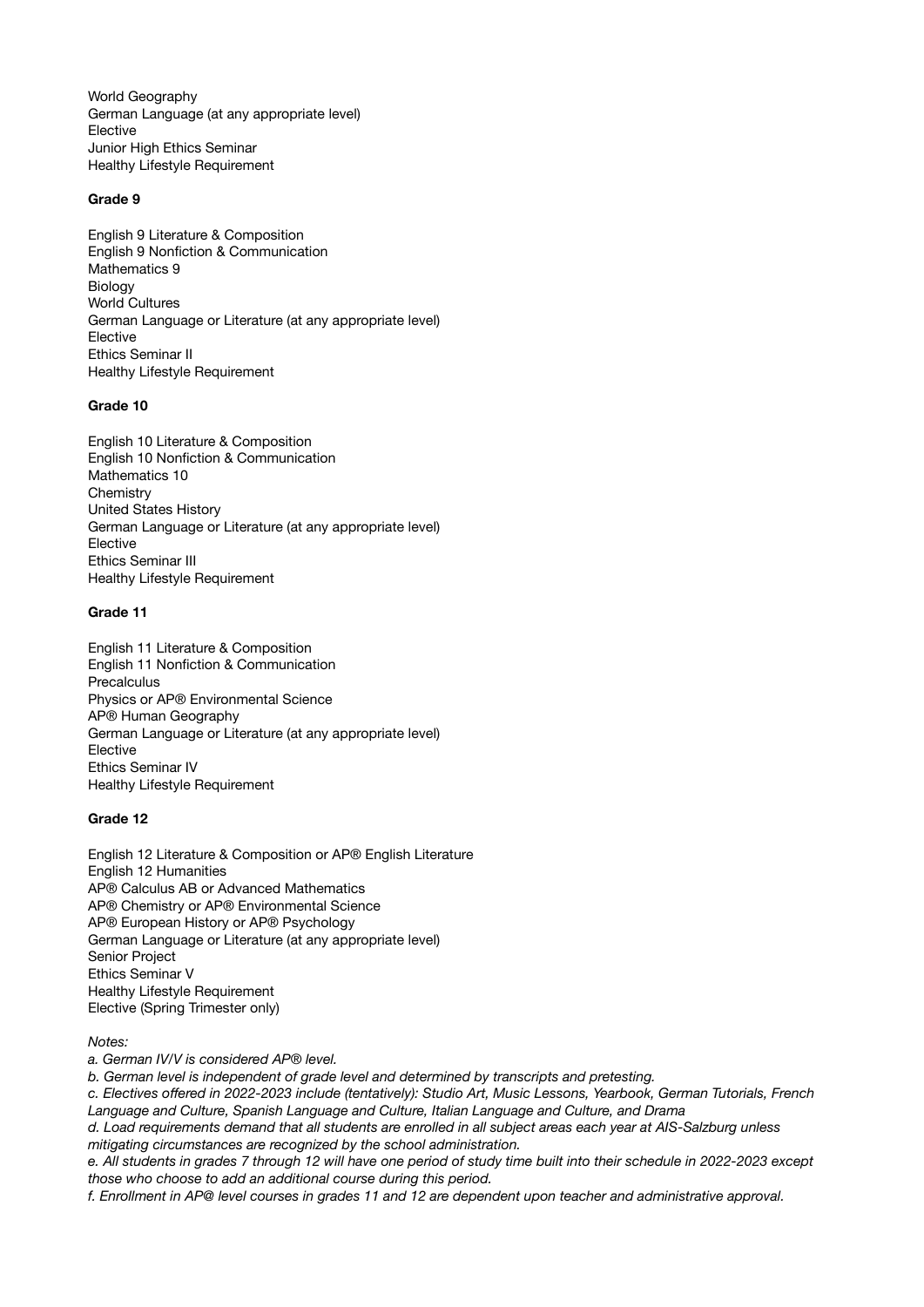# **III. Preschedules**

Students enrolled for the 2022-2023 school year who have submitted am Admissions Agreement to the front office, will receive a preschedule which indicates which courses will be in their academic schedules for the upcoming school year. Where there are choices of courses, the administration will query the students as to their preference and the confirm this in September. During this prescheduling period, only the full-credit academic courses are listed. Electives may be chosen at the start of the school year or during the summer months. Prescheduling assists the school administration in identifying the numbers of students enrolled in any given course as well as determine staffing assignments. Prescheduling for 2022-2023 for returning students will take place in May and confirmed over the summer.

# **IV. Frequently Asked Questions (FAQ)**

#### *Q: I may fail one of my full-credit, required courses this year. Will I be promoted to the next grade level and will I have to re- take the course and earn the credit later?*

All students who fail no more than one of their full-credit, required courses are promoted to the next grade level the following school year. However, the credit in the course failed will need to be made up at some point before graduation. Occasionally, this is possible by including the failed course in the following years' schedule (e.g., repeating a German Language course), but in most cases, this must be done by taking a recognized, accredited online course or summer course and sending the official transcripts to AIS-Salzburg. The course and credit will be transferred and listed on AIS-Salzburg transcripts, but the failure in the in-school course will remain listed as well.

# *Q: I failed two of my full-credit, required courses this school year. What happens now?*

Failing two or more full-credit, required courses denies promotion to the next grade level in the following school year unless at least one of the courses is repeated and credit gained over the summer vacation period. Such coursework can be done through an online, accredited program with approval by the AIS-Salzburg administration and agreed to before study begins. If the course is successfully completed and transcripts received by the school, then the student is promoted to the next grade level. All failed courses but one must be made up over the summer months to avoid repeating the grade level of the previous year. Therefore, if three courses were failed, two would have to be made up over the summer. If four courses were failed, then three would have to be made up, etc.

#### *Q: If I passed all three of the trimesters with grades above 60% but failed the final examination in the course, will I receive credit?*

No. All required, full-credit courses with final examinations (in grades 9, 10 and 11) must be passed with a minimum grade of 60% or credit is not granted and the course is failed.

#### *Q: If I failed the final examination but my year average in the course is still above 60%, will I receive credit?*  No. All required, full-credit courses with final examinations (in grades 9, 10 and 11) must be passed with a minimum grade of 60% or credit is not granted and the course is failed.

#### *Q: If I failed a final examination and, therefore, the course for the year, can I retake the final examination later in the summer and try to pass?*

Unfortunately no. Since American high school diplomas are based upon academic credits and these are a summary of progress and achievement for the entire school year, resitting the examination alone is not enough to gain the credit. If any full-credit bearing course is failed, the entire course must be repeated in order to receive the credit.

#### *Q: If I fail my Precalculus mathematics course this year, do I have to make up the credit if I only need three mathematics credits in high school for the diploma minimally?*

No. If you fail the 11th grade Precalculus course, you may proceed to Advanced Mathematics in grade 12 and, by passing this course, achieve the minimum of three mathematics academic credits required for the diploma. The failure will remain on the transcripts, however.

# *Q: How is the final grade average calculated?*

Each trimester grade is worth 25% and the final examination is also worth 25%. These four elements are averaged equally, resulting in the final grade which must be above 60% minimally to earn credit and be considered passing.

#### *Q: I would like to take two AP® science courses in high school and sit the exams because I would like to be accepted to a university to study medicine. Is this possible?*

Yes. the 2022-2023 master schedule allows both juniors and seniors to take an AP® science subject within their academic schedules, thereby granting the possibility of taking both AP® Chemistry as well as AP® Biology in their high school career. However, AP Psychology must be taken as well. This will present a very heavy academic load and does require that high grades have been earned in previous science courses taken and approval by the instructor and administration.